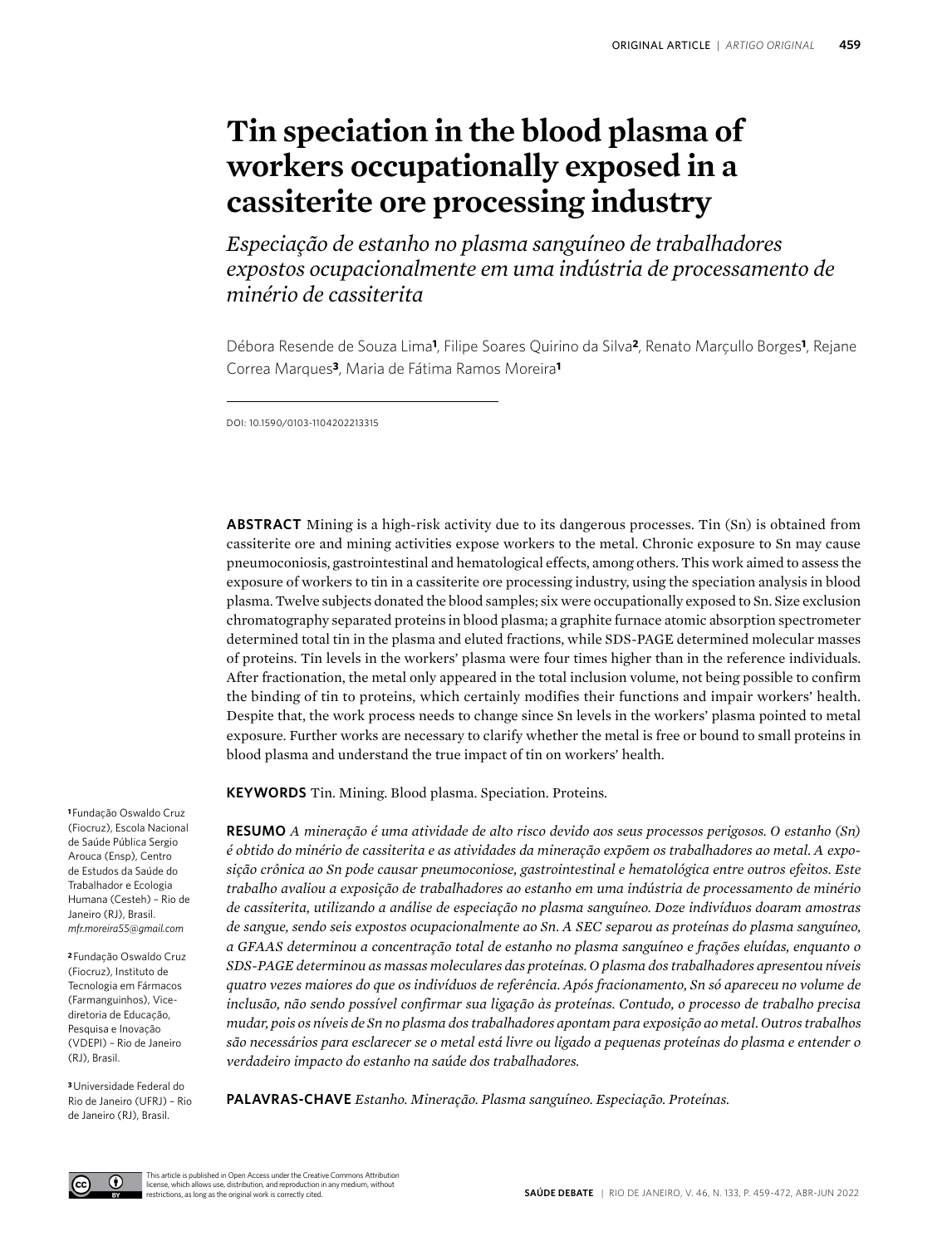# **Introduction**

The relationship between work and health has been known for a long time. In particular, work can cause illnesses, reduce the working life, and lead to workers' death when performed without adequate conditions. All work processes involve risk situations, which influence workers directly or indirectly and in different ways, such as physiologically, psychologically, and emotionally. Direct action occurs when chemicals come into contact with the worker by inhalation, for instance**1**.

Mining is one of the highest risk activities due to extremely dangerous work processes. Among the reasons, there are the risks posed by the work process related to the safety and health of miners, and the high cost of implementing the preventive measures, especially for small and medium-sized companies. Worrying data showed workers have become increasingly ill in mining industries over the years, representing a high number of illnesses, an 82.5% increase, in a short period (3 years)**2**.

Naturally, the earth's crust contains small amounts of tin (Sn), mainly in the cassiterite ore (SnO2). However, especially in cassiterite mining and processing activities, anthropogenic actions contribute to raising the natural levels of metallic compounds in the workplace and the human body. Sn attached to dust particles, fumes, and gases can be spread by the wind and removed from the atmosphere by rain**3,4**.

Sn compounds are in both inorganic and organic forms in the environment. The metal and its compounds are industrially relevant owing to their low melting point, affinity to form alloys, resistance to corrosion, and oxidation**4**. Their applications are as anticorrosion plating in food and beverage containers, in the production of modern alloys such as bronzes, brasses, solders, and dental amalgams, ceramic glazes, glass industry, in the textile industry as a mordant, in the cosmetic industry, in the chemical industry as stabilizers, production of biocides, wood and leather preservation, agriculture and antifouling paints in boats**5,6**.

Poor absorption, low retention in tissues, and rapid elimination contribute to the low toxicity of inorganic Sn. However, like in occupational exposures, the length of exposure and species generated can lead to toxic effects. The contamination of workers and the population living near such industries can occur through inhalation of Sn dust or fumes, contact with minerals, or ingestion of water and food contaminated by the metal**5**.

People chronically exposed to inorganic Sn, such as SnO2 present in dust and fumes, may develop non-fibrinogen pneumoconiosis, which involves mainly the lower respiratory system**3**. Inorganic Sn compounds can cause gastrointestinal and hematological effects, as well as kidney, and liver damages**6**. Based on the few available studies already developed, especially in workers, Sn did not show human development and reproduction effects. Likewise, there was no evidence of neurotoxicity, immunotoxicity, mutagenicity, or carcinogenicity. However, there are few reports as to the genotoxicity of Sn compounds in the literature. Similarly, a limited number of animal studies have failed to clarify the potential toxicity of inorganic Sn. It affects the absorption and retention of essential minerals such as calcium, copper, iron, zinc, and selenium. Therefore, it is not easy to determine the cause of a particular effect due to these interactions**7,8**.

Most cassiterite production is in low- and medium-income countries, like Burma, China, and Indonesia**9**. Brazil has about 7.5% of the world's tin reserves, the sixth-largest producer globally. The Brazilian reserves are in the Amazon-region, and the states of Rondônia (RO) and Amazonas are responsible for approximately 50% each of the national production of cassiterite**10**.

Mineral exploration is the main economic activity in RO. Tin, niobium, and tungsten are the main metals products, accounting for 71% of the goods traded, of which 66% are cassiterite. Currently, different activities are related to Sn, such as extraction and processing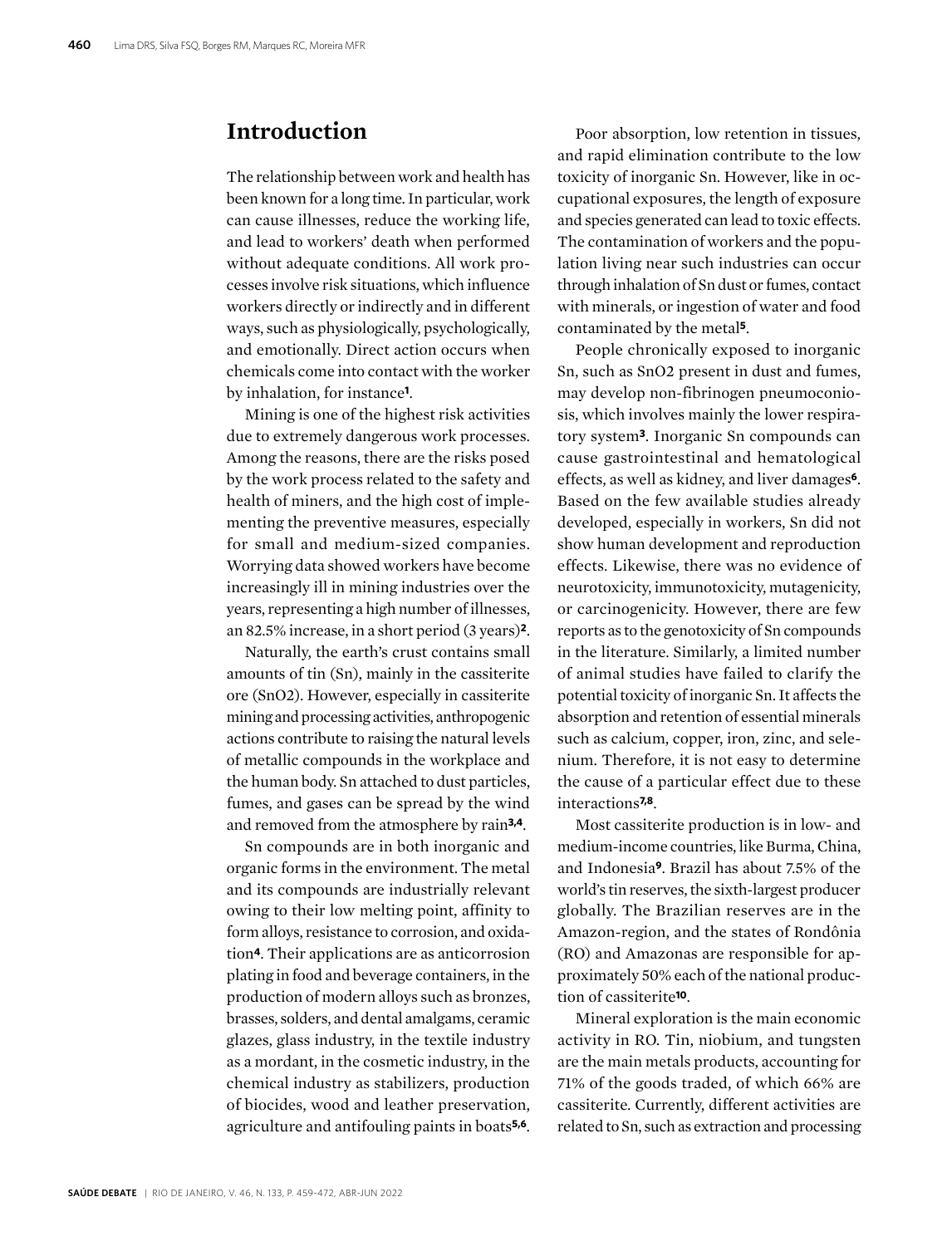of Sn ore, and smelting. Its mining attracts large companies and generates jobs. Among the top five companies, three deal with cassiterite extraction, two of which are the first ore producers in the state**11**. Those work processes pose a risk to the health of workers, generating noise, waste, loads, and repetitive efforts. In addition, workers face extenuating working hours, with long periods of exposure per day to powders, dust, aerosols, particulate matters, and fumes containing different chemical substances, including Sn**2,12,13**.

The identification and quantification of elements are necessary in toxicology. Besides, the toxicological effects of an element depend on its chemical form in the original sample. For example, Cr VI is toxic, while Cr III is essential for humans**14**. However, the total metal concentration is insufficient to understand the metabolism, mode of entry, distribution in the cell, elucidation of mechanisms, and interaction between metals and proteins, as well as deposition in tissues. The metal speciation is a more complex task than the determination of its total content. Accordingly, speciation is essential for knowing the characteristics dependent on the chemical forms of the element. Toxicity is a species-dependent property, and therefore, the knowledge of concentrations of each species present in a specific matrix is much more relevant for the exposure assessment than its total concentration. The different species of a particular metal can differ significantly in their effects on human health. Knowing about the chemical species of an element provides a better understanding of the chemical and biochemical reactions involving these species and thus providing information on their toxicity or essentiality**15**. The speciation analysis allows understanding the mechanisms and processes by which trace elements are absorbed, transported, and incorporated into proteins**14**. However, the lability of species searched is one of the main challenges of the chemical speciation in biological systems since it is necessary to preserve the integrity of such species throughout the

analytical procedure. Changes in the conditions of the biological environment studied disturb the existing physical-chemical balance. Thus, in the end, the species measured may not fully represent those existing in the original samples. Besides, after fractionation of the different metal species, too low concentrations will require much more sensitive and selective detectors to perform measurements in real life**15**. The International Union for Pure and Applied Chemistry (IUPAC) defined speciation as the distribution of an element among particular chemical species in a system, whereas the expression 'speciation analysis' refers to analytical activities for identifying and/or measuring the quantity of one or more chemical species in a sample**16**.

Although speciation analysis can be performed in environmental and biological systems, most published studies involving metal speciation are related to environmental samples**17-20**. Research using biological fluids as a matrix for Sn speciation analysis is scarce**21**, and it is generally limited to the separation and determination of organic Sn compounds**22,23**. Nevertheless, neither of these published papers assessed the binding of Sn to biological proteins. Such studies only report the different organotin species (butyl, phenyl, and propyl) present in these biological fluids. This fact explains the actual necessity to carry out studies based on its presence in a protein structure. The blood plasma shows the bioavailable fraction of the analyte, enabling to characterize proteins that bind and carry the metal, eluding the distribution of metals in the body**24**. Therefore, the present work planned to assess the exposure to Sn in a cassiterite ore processing industry, using the speciation analysis in the blood plasma of workers in the state of Rondonia, Brazil.

# **Material and methods**

The study was conducted with workers occupationally exposed in a Sn processing industry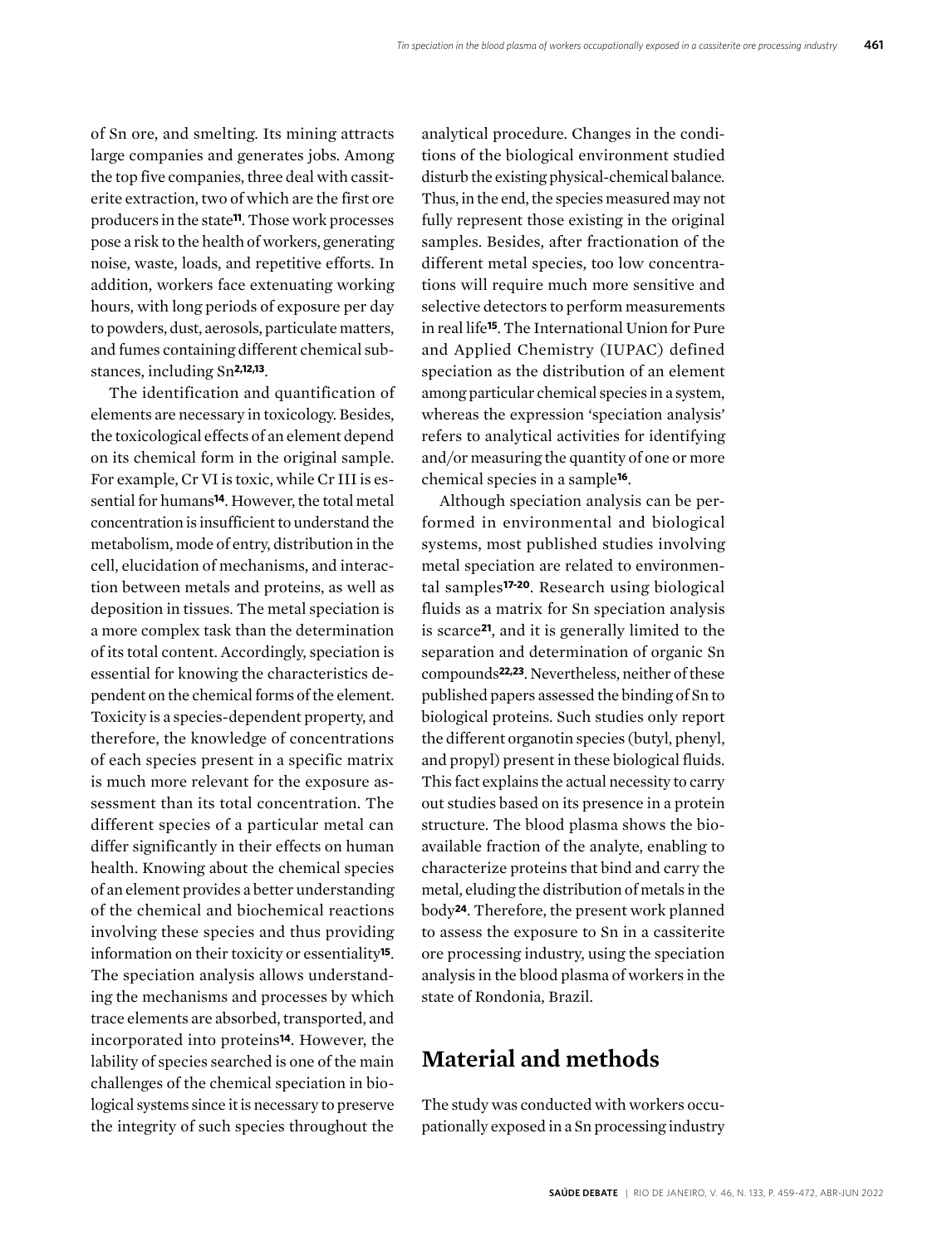at Ariquemes, one of the main municipalities in the state of Rondonia, with 4,426.571 km² and located 198 km from the capital Porto Velho. It is the third most populous city in the state, with an estimated population of 107,863 inhabitants, the second in demographic density, with 23.9 inhabitants km**-** ², and one of the highest human development indexes (HDI = 0.702) in the state, but lower than the national HDI (0.765)**25,26**.

The research selected the Production area within the cassiterite processing industry. Two population groups participated in the study. One of them consisted of six workers from the production area of the cassiterite processing facility, while the other comprised six adults environmentally exposed to Sn, with similar quality of life to the former group, living near a Sn foundry industry and used as a reference group. Both agreed to participate by signing the Free and Informed Consent Form.

Venous blood samples were collected in vacuum tubes, 7ml, specific for the determination of trace metals, containing heparin as an anticoagulant. After the collection procedure, samples were kept refrigerated, transported to the Laboratory, and centrifuged at 3500 rpm for 15 min to obtain the blood plasma. Then,

the supernatant was removed and frozen at –20°C until analysis. Only the workers' blood plasma was divided into two. The determination of the total Sn concentration required part of it, while the metal speciation analysis used the other portion. Fractionation only occurred in the six plasma samples from workers, and two aliquots were prepared for each sample.

All glass and plasticware used underwent rigorous decontamination, reagents were of analytical grade, and the water was ultrapure. Merck supplied all reagents used. Blood plasma samples were diluted  $1 + 4$  in 0.1%  $(v/v)$ Triton X-100 for the determination of the total Sn concentration, while the eluted fractions needed no dilution.

Sn concentration in blood plasma samples and chromatographic fractions were performed using an AAnalyst 800 atomic absorption spectrometer equipped with a transversely heated electrothermal atomizer, a Zeeman longitudinal background corrector, an AS-800 automatic sampler, and end cap tubes, all Perkin-Elmer. *Table 1* shows the operating conditions of the graphite furnace for tin in blood plasma samples and fractions collected from the chromatographic system.

| <b>Graphite furnace operation</b>  |                                        |  |
|------------------------------------|----------------------------------------|--|
| Pyrolysis Temperature (°C)         | 1400                                   |  |
| Atomization Temperature (°C)       | 2200 (blood plasma) / 2100 (fractions) |  |
| Injection volumes $(\mu L)$        | 10 (modifier) $/$ 20 (sample)          |  |
| Modifier (deposited mass, $\mu$ g) | $Pd(10) + MgNO3(6)$                    |  |

Source: Own elaboration.

A serum reference sample (Contox I Serum, lot TM144-1097, Kaulson Laboratories, USA), with a tin concentration of  $3 \pm 2 \mu$ g L<sup>-1</sup>, checked the accuracy of the procedure. The limit of quantification (LOQ) was 0.26 μg Sn L-1.

Size-exclusion chromatography (SEC) was carried out in a GradiFrac System (Amersham Pharmacia Biotech), using an XK 16/100 column (Amersham Pharmacia Biotech), filled with Sepharose CL 4B (Amersham Pharmacia Biotech). The mobile phase was a 50 mM Tris-HCl/30 mM NaHCO3 buffer (pH 7.4). The column was calibrated using 0.05%  $(w/v)$  sodium azide (Merck) and 1%  $(w/v)$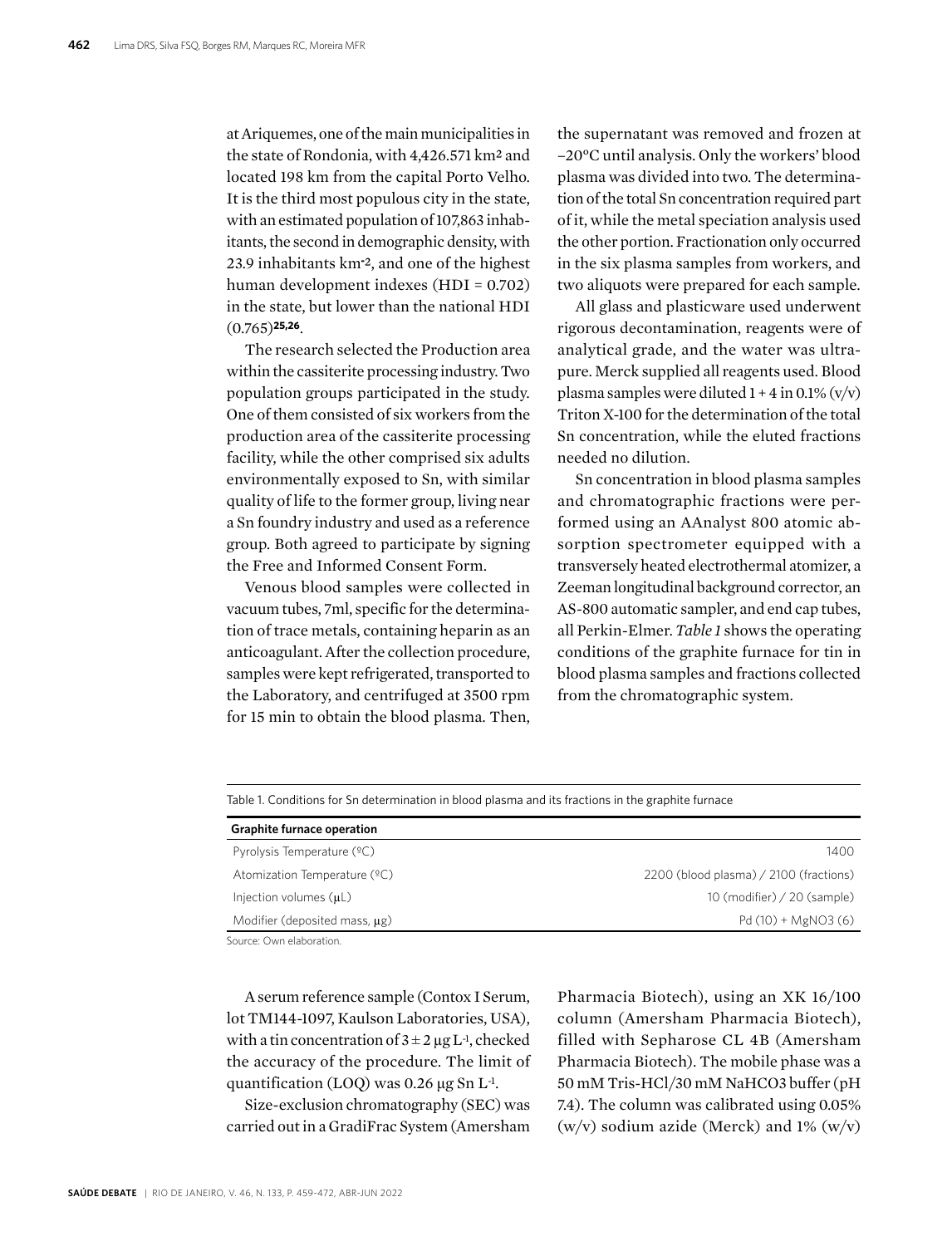Blue Dextran (Sigma) to determine the inclusion and exclusion total volumes, respectively. Blood plasma samples were diluted 1+1 with the mobile phase, and an aliquot of 2 mL was injected into the chromatographic system, using 0.7 mL min-1 as the flow rate. Fractions (2 mL) were collected and analyzed in a UV-Visible Spectrophotometer, model UV-1601 (Shimadzu Corporation), at 280 nm to monitor protein signal of all fractions.

The graphite furnace atomic absorption spectrometry (GF AAS) determined Sn in the chromatographic fractions with high UV signal without dilution. The LOQ achieved for Sn in the fraction was  $0.34 \mu g L$ <sup>-1</sup>. Blood plasma samples with no detectable Sn levels provided laboratory reference materials in the absence of certified materials. The average recovery of the total amount of Sn spiked to the samples was  $90 \pm 2.3$ %. Fractions presenting levels of Sn above the quantification limit were selected for electrophoresis.

The Bio-Rad Mini-Protean II system (Bio-Rad) performed SDS-PAGE to evaluate protein fractions homogeneity according to Laemmli**27**. The PAGE concentration was 12%, and the molecular weight determination applied low range Bio-Rad standards. The SpeedVac (Thermo Scientific) concentrated the samples collected, and a sample-reducing buffer was added (10 µL). Gels were stained with silver nitrate and digitized on a GS-800™ calibrated densitometer using the Quantity One® 1-D analysis software (Bio-Rad).

The statistical software SPSS (Statistical Package for Social Science) for Windows version 21.0 calculated mean and standard deviation, and the Mann-Whitney test compared Sn concentrations in the blood plasma of exposed and unexposed groups. The statistical significance level was 5% (p=0.05) and 95% confidence interval.

The research followed the recommendations of Resolution No. 466/2012 of the National Health Council regarding human beings, and the Ethics Committee in Research

from the National School of Public Health approved the study (CAAE nº 0201.0.031.000-05).

# **Results and discussion**

#### **Speciation analysis**

Different analytical procedures were necessary for the development of the speciation analysis. They mainly consisted of a separation system, chromatography, and another to determine the metal concentration, graphite furnace. Thus, SEC separated the blood plasma, and gel electrophoresis fractionated the proteins by bands, while the GF AAS determined the total concentration of Sn in blood plasma and chromatographic fractions.

Gel Filtration Chromatography (GFC) performs a physical separation of proteins under native conditions, avoiding their denaturation. These are suitable conditions for speciation as no interference occurs in the metal-protein interaction. However, GFC has a poor resolution, and proteins are not entirely separated. Therefore, this technique is generally used for pre-analysis, followed by other methods with a higher resolution, allowing better identification of these proteins**28**. Nevertheless, the use of SEC was a conservative option due to the lability of the species since the pressure applied in the high performance liquid chromatography could not guarantee the preservation of the original species.

The findings of two studies**28,29** corroborated our results (*figure 1*) since the gel filtration chromatography for the separation of blood plasma proteins was not satisfactory due to the lack of selectivity (separation based on molecular mass) and ability to resolve the albumin and transferrin profiles appropriately, the most important among several other proteins in blood plasma. Thus, SDS-PAGE electrophoresis performed the identification of the proteins.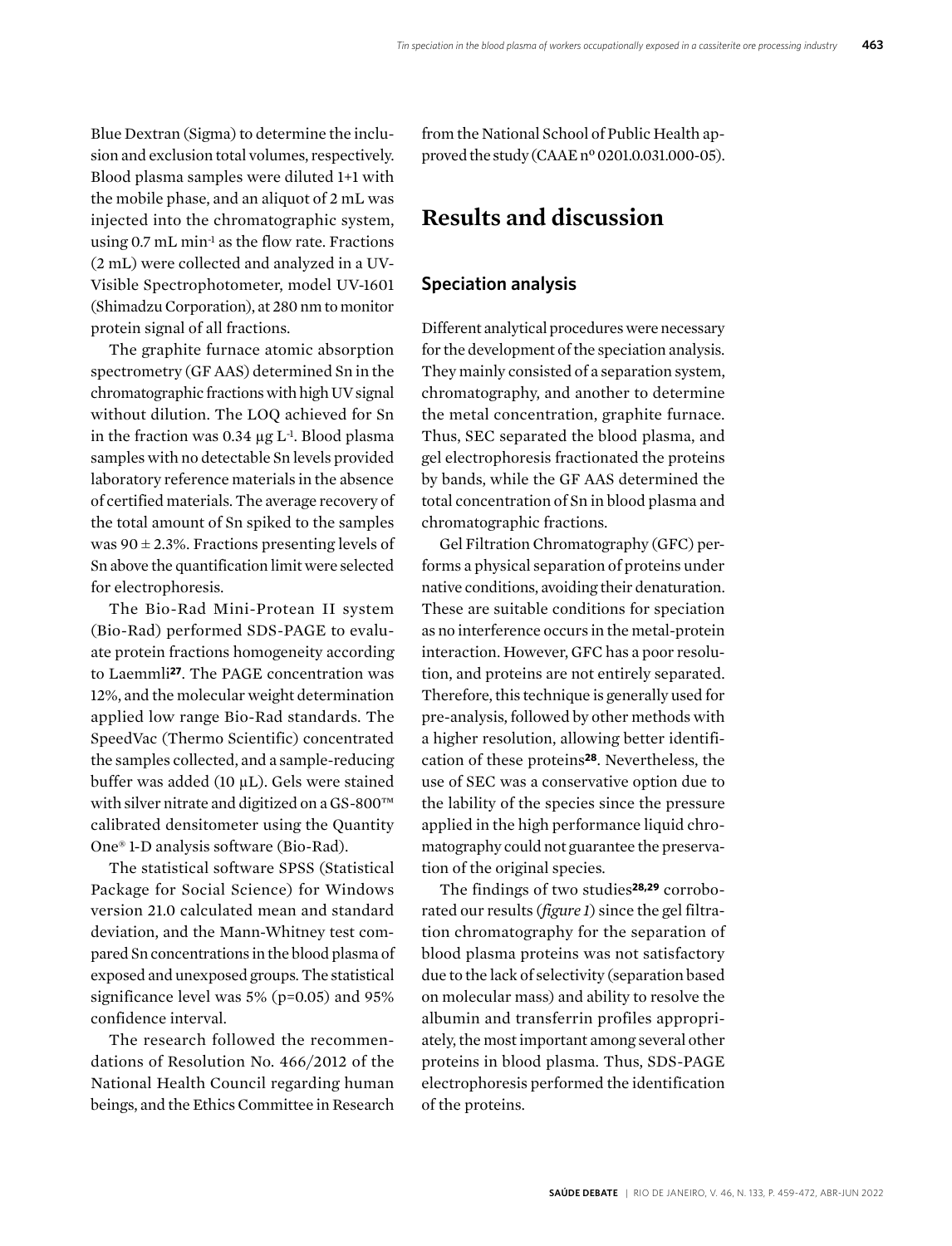Figure 1. Tin speciation analysis in a blood plasma sample of a worker occupationally exposed by LC – GF AAS.



Source: Own elaboration.

Note: The bars show tin contents (µg L<sup>-1</sup>) as measured in each fraction collected from the LC column. The lines represent the proteins profiles measured at 280 nm.

#### **Tin determination in blood plasma**

*Table 2* shows the concentration of Sn in the blood plasma of workers and environmentally exposed individuals. The Sn concentration ranged from 3.44 to 4.38  $\mu$ g L<sup>-1</sup> in the blood

plasma of workers. As expected, such results were fourfold higher than the range found in the reference population ( $\leq 0.26$  to 1.87 μg L-1). Data presented a statistically significant difference between Sn concentrations in blood plasma samples of both groups (p < 0.05).

Table 2. Tin concentration and standard deviation found in the blood plasma of occupationally and environmentally exposed populations

|                 | Exposed Populations ( $\mu$ g L <sup>-1</sup> ) |                 |
|-----------------|-------------------------------------------------|-----------------|
| Sample          | Occupationally                                  | Environmentally |
| O <sub>1</sub>  | 4.21(0.32)                                      | 0.81(0.22)      |
| 02              | 4.07(0.31)                                      | 1.12(0.30)      |
| 03              | 3.76(0.28)                                      | 0.62(0.17)      |
| 04              | 4.07(0.31)                                      | 0.93(0.25)      |
| 05              | 3.44(0.26)                                      | 1.87(0.50)      |
| 06              | 4.38(0.33)                                      | $\leq 0.26$     |
| Overall Average | 3.99(0.34)                                      | 0.94(0.54)      |

Source: Own elaboration.

Note: Standard deviation in parentheses. Limit of quantification =  $0.26 \mu g$  L<sup>-1</sup>.

Inorganic Sn concentration in blood plasma is scarce in the literature since absorption and toxicity of the metal have been considered low. According to the Toxicological Profile for Tin, little information has been published regarding inorganic tin on human health**6**. As there is little research on such a matter, the Sn levels of an environmentally exposed group,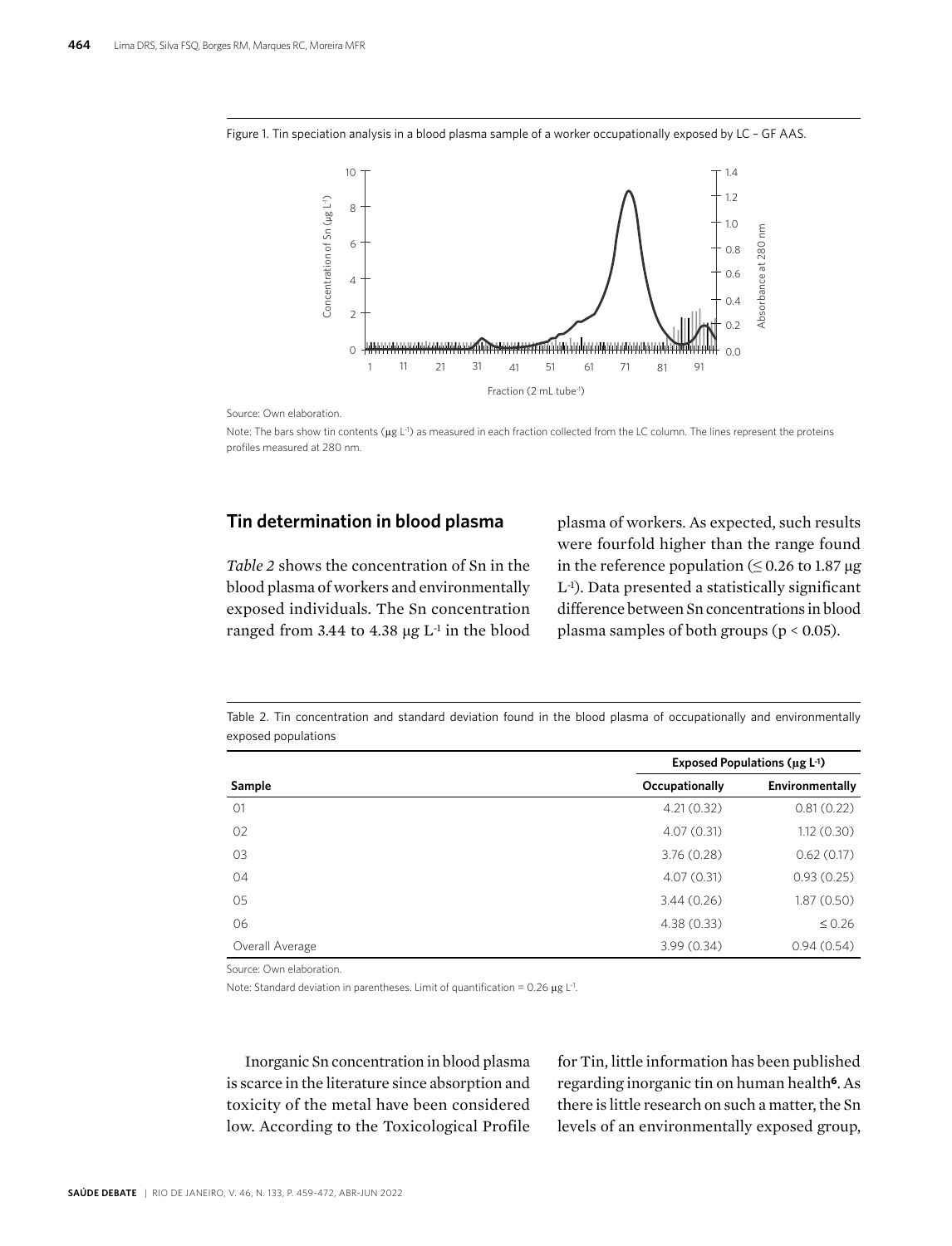composed of six individuals from the same region and similar socioeconomic levels and habits, allowed comparing the results found in the occupationally exposed population.

The Brazilian Regulatory Standard (NR 7)**30** does not establish reference values or maximum permissible biological indexes for Sn in biological matrices. Likewise, other international agencies, such as The American Conference of Governmental Industrial Hygienists (ACGIH)**31**, and The German Permanent Senate Commission (known as the MAK Commission) for the Investigation of Health Hazards of Chemical Compounds in the Work Area**32** have not established biological exposure indicators for Sn. Such indexes provide the level of exposure in the body of workers through the measure of a chemical, its product of decomposition or biochemical changes resulting from exposure**31**.

A study evaluated the blood plasma of a population with no known exposure to Sn as control. The concentration range found was  $\leq 0.09 - 2.4$  µg L<sup>-1</sup>, similar to the nonoccupationally exposed population in this work**33**. Another research reported usual Sn concentrations of  $1.4 \pm 0.5$  μg L<sup>-1</sup> (mean  $\pm$  SD) in blood plasma of 12 adults (8 women, 4 men, mean age 77.8 years)**4**. Reports on the determination of Sn concentration in the blood plasma of occupationally exposed workers and Sn speciation analysis were not found in the literature.

#### **Blood plasma fractionation**

The environmentally exposed population obtained an overall mean concentration of Sn fourfold lower than that of workers. Thus, after separating the species, the detector used would not have sufficient sensitivity to

determine the metal concentrations in the different species. All of them would be below the limit of quantification. Therefore, only the blood plasmas of exposed workers underwent fractionation. *Figure 1* shows Sn contents measured in each fraction collected from the gel filtration column. Such concentrations in blood plasma fractions of the exposed workers ranged from  $\leq 0.34$  to 2.57 μg L<sup>-1</sup>. The metal only appeared in the total inclusion volume (fractions 87-95) in all six samples. The highest UV signals (280 nm) were in fractions 45 to 86, showing the position of most plasma proteins. A little peak also arose between fractions 87 and 95, where the Sn signal appeared (see *figure 1* above).

Two different approaches for the appearance of Sn in the total inclusion volume could explain those results. In the first one, the metal is not bound to proteins but as free ions like lead, a toxic metal chemically similar to Sn**14**, available for the transport to tissues, and it migrates through the column with other low molecular weight species. Such availability would allow Sn to reach different organs and tissues and impair their proper functioning. The second possibility is that Sn could be bound to minor proteins present in fractions such as 84 to 89. Among them, low molecular weight bands could be associated with metallothioneins (MTs).

SDS-PAGE evaluated proteins presented in the fractions with Sn concentrations above the LOQ. The prominent peak had 66 kDa in all fractions corresponding to human serum albumin (HSA). In addition to albumin, a 57 kDa band likely related to the immunoglobulin chain occurred. Minor proteins are also present in the total inclusion fractions and could be associated with metallothioneins (MTs) (*figure 2*).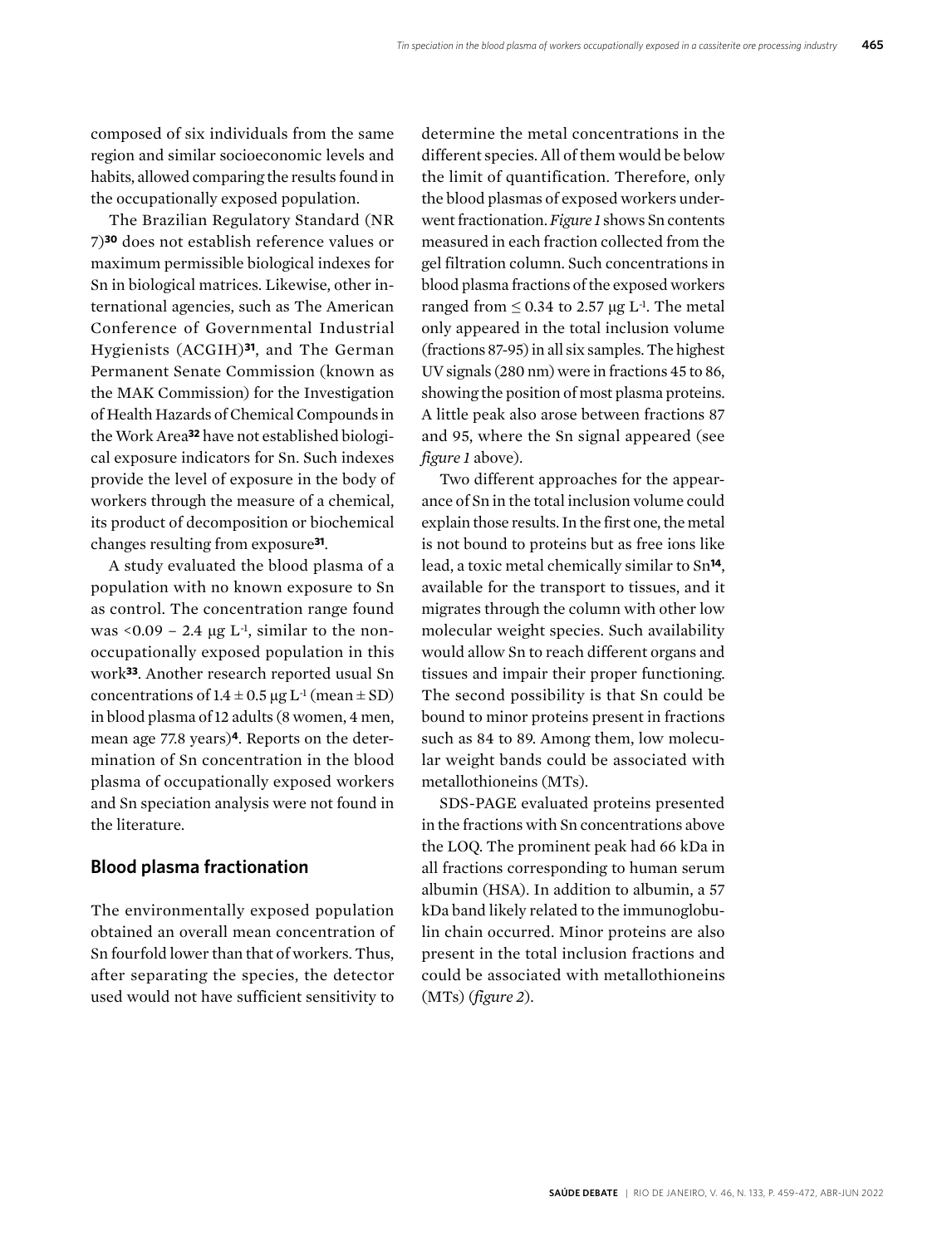



Source: Own elaboration.

(A.2): Protein standard in 1st pool; fractions 84 to 88 from 2nd to 6th pool; (B.2): Protein standard in the 1st pool; fractions 89 to 95 from 2nd to 6th pool.

A group of abundant proteins including albumin and immunoglobulin dominates the protein profile of plasma. In human plasma, albumin accounts for 57–71% w/w and immunoglobulin for 8–26% w/w of the total protein**34**.

HSA contains four metal-binding sites of different structures, metal ion specificities, and binding affinities**35,36**.Among numerous functions in the body, HSA plays an essential role in the transport and distribution of essential metals, as Cu<sup>2+</sup> and Zn<sup>2+</sup>. Nonetheless, it also binds to relevant toxic metals, like Ni<sup>2+</sup>, Co<sup>2+</sup>, Pb2+, or Cd2+ **35-37**. However, Sn was not present in the fractions with high concentrations of HSA (45-86), indicating that no important interaction with such a protein occurred.

The immunoglobulin chain is the second largest fraction of plasma proteins. Immunoglobulins play a vital role in adaptive immune responses**34,38**. A review of the literature on human exposure to non-essential metals and its relationship with immunotoxicity concluded that toxic metals could change cellular functions, induce cell proliferation and activation, as well as contact dermatitis. Also, those elements could modify cell structures, compete with essential molecules to physiological processes, causing autoimmune diseases. However, mechanisms for immunotoxicity development have not been elucidated**39**. Similar to HSA, Sn did not appear in the fractions with higher immunoglobulin concentration, showing no relevant binding to this protein.

Metallothioneins are a family of low molecular weight proteins with a unique capacity to bind seven metal ions through twenty sulfhydryl groups**5**. They have many functions, and the main one is to keep essential elements in balance. These proteins protect against free radicals and toxic effects of metals, homeostasis, oxidant damages, metabolic regulation, sequestration, and redox control. MTs are essential proteins to metal homeostasis**40**.

The presence of Sn in such fractions is in agreement with the literature, in which Sn (IV) is bound to important biological ligands of low molecular weight**41**. The suggested mechanism for protein-tin interaction is through covalent bonds between the Sn (IV) atom and thiols groups present in proteins. The monothiols are responsible for mediating the biochemical effects of organotin compounds**42,43**.

Interactions between amino acids and metals play decisive roles in the structure and functions of natural metalloproteins and metal activating proteins. The binding of toxic metals, such as lead, cadmium, or mercury, with proteins results in unrepairable damage to protein functions**44**.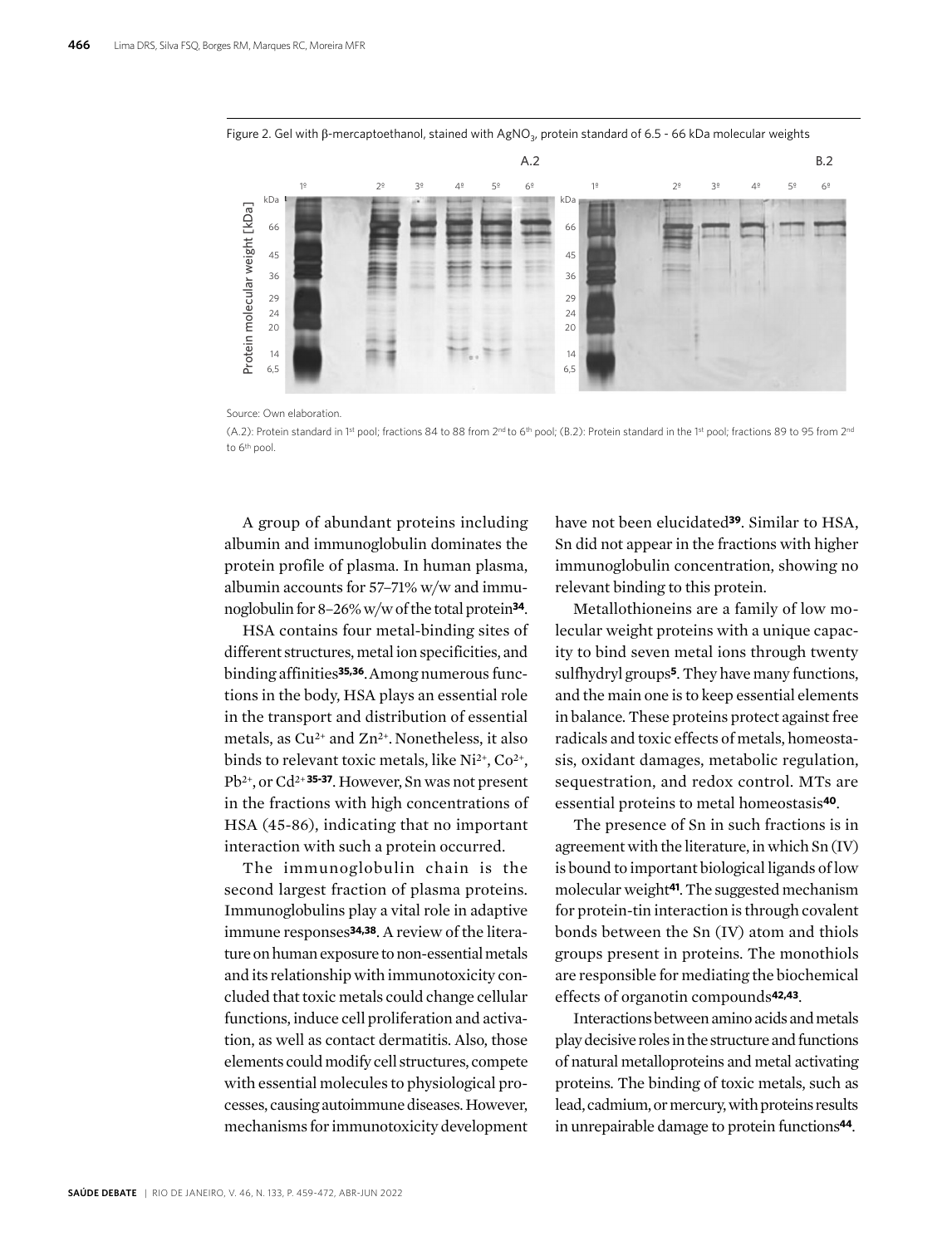Although the literature shows that essential and toxic metals bind to plasma low molecular weight proteins, such as albumin, immunoglobulins, and MTs, it is not possible to state that Sn was bound to such proteins with the procedure applied in this study. It would be necessary to use a more sensitive and specific technique such as mass spectrometry. Nevertheless, it is mandatory to hold a discussion about exposure to Sn and its possible consequences on human health.

Albeit Sn is a naturally occurring element in the environment and classified as potentially toxic by the WHO, studies associating exposure to the metal with adverse effects on human health are scarce or non-existent**45**. In particular, occupational exposure is not even considered. Most reports about effects of tin on the human health, except for studies in volunteers, are generally deficient in the exposure characterization. On the other hand, numerous studies have been conducted on the effects of tin in animal species, mainly rodents, by the oral route. However, insufficient information has been published regarding the effects of inhaled tin and its compounds on human health. Research on occupational exposures often lack details on actual exposure concentrations and condition since they assess numerous substances**6**.

According to the scarce literature, Sn affects the metabolism of some essential minerals such as iron, copper, zinc, calcium, and selenium by mechanisms that are not fully clear but could involve absorption and/or retention. Thus, Sn would play an important role concerning the effects on human health since it may alter the metabolism of essential minerals**6**.

Studies investigating a link between chronic, low level exposures to inorganic Sn and adverse human health outcomes are limited. A cross-sectional study reported a positive but non-significant association between urinary Sn concentration and diabetes**46**. In coke oven workers in China, urinary Sn levels were associated with elevated fasting plasma glucose levels**47**. The National Health and

Nutrition Examination Survey (NHANES) 2011-2014 analyzed demographic, socioeconomic, and lifestyle factors associated with total urinary Sn levels in adults and concluded that exposure to the element was ubiquitous to the general population, and its levels were associated with gender, race, income, and/or physical activity. The study still suggested that environmental exposures to Sn are linked to adverse health outcomes in humans**45**.

A work evaluated the possible genotoxic effects of a series of eight Sn (II) and Sn (IV) inorganic compounds for the detection of micronuclei (MN) in human blood lymphocytes in the absence of metabolic activation. Such inorganic compounds did not induce MN formation but increased cytotoxicity in several concentrations for all tested Sn compounds**7**.

The metallic Sn has an adjuvant-like property of increasing the levels of natural antibodies, inducing hemagglutinins, and enhancing the induction of allergic encephalomyelitis in rats. However, a study found that the metal was an adjuvant for a different immunologic process, the anaphylactic sensitization. The authors concluded that metallic Sn could enhance immunologic reactions as a result of polyclonal B cell activation with the proliferation of plasma cells**48**.

Human exposure to Sn is almost ubiquitous. However, little is known about factors affecting human health in Sn exposure. In this decade, the development of some studies started to occur**45-47**. Before, Sn was not recognized as possibly toxic, and little attention was paid to exposures, especially the occupational ones. Therefore, further research is needed to assess if low level, chronic exposures to inorganic forms of Sn are associated with adverse outcomes in humans.

Furthermore, tin and lead belong to the same group in the periodic table. Therefore, they are very similar physically and chemically, with equivalent radii and the same oxidation state**49**. Regarding their toxicity, both mimic calcium and are stored in bones**6,50**. Lead is recognized worldwide as extremely toxic to human health, whereas it interferes with all organs and systems in the body, mainly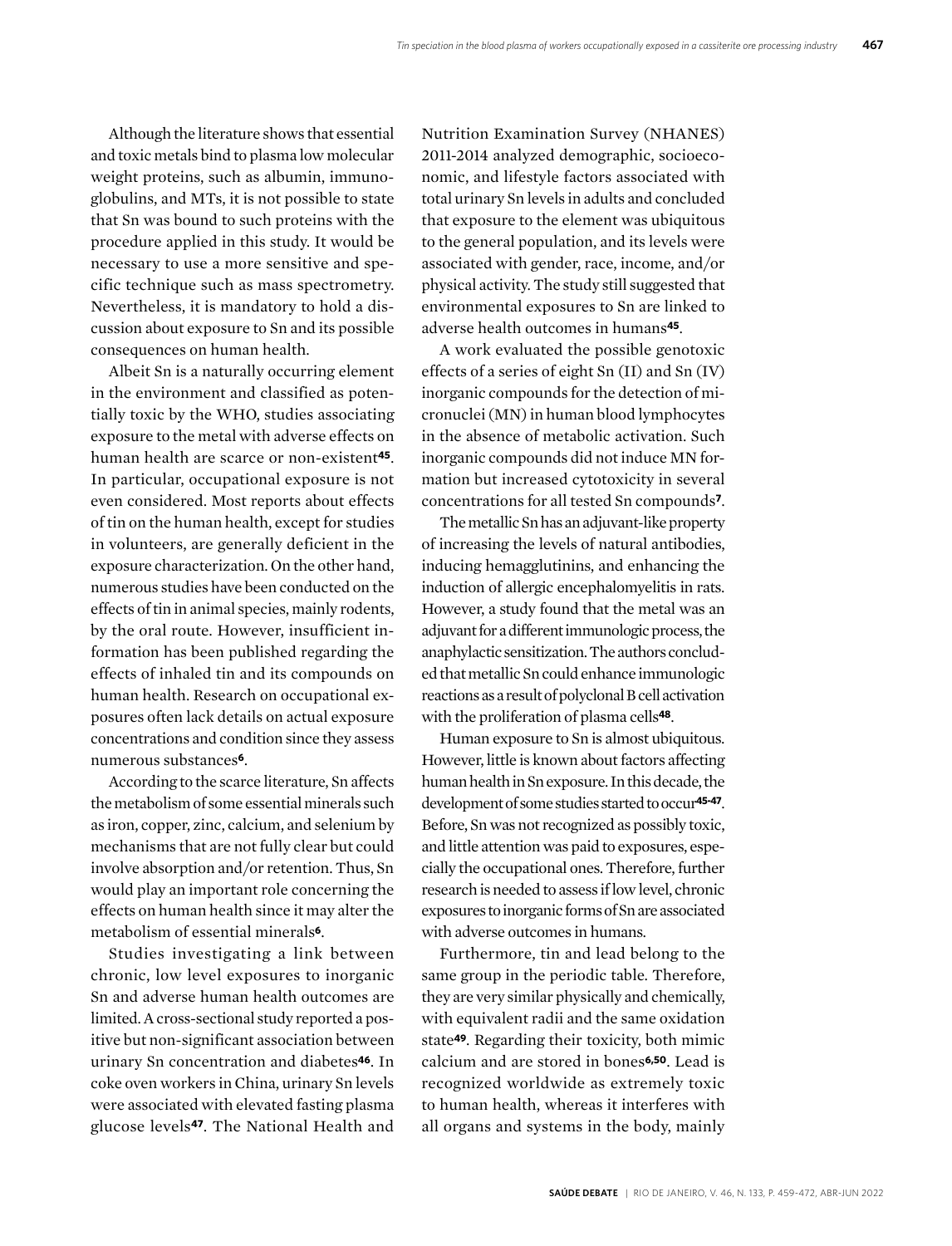bound to proteins, impairing their functions**50**. Additionally, blood plasma contains the free lead fraction, like Sn, available to cross cell membranes and cause its toxic effects**14,50**. The great difference between such elements is that lead has been studied for a long time, while there are practically no studies about tin in humans. Thus, inorganic Sn is an element that needs more attention from researchers concerning its effects on human health, especially workers.

In addition to being exhaustive, work in the mining of cassiterite and the processing industry of Sn ore mainly exposes workers to SnO2 (Sn IV) powders and dust, while metallic fumes are the primary way of exposure to those workers in Sn casting industries. All those occupations are considered as high-level tin exposure according to their production amount. Research carried out in the mining sector of Bahia concluded that the working conditions described by workers and the risks to which they were submitted demonstrated conditions that could lead to the development of particular occupational diseases as it was already perceptible in some of them. Changes are mandatory in the work process to lessen the deterioration and, consequently, improve the health conditions of the mining worker**51**. Although the activities carried out in the mining chain are relevant, it is necessary to preserve the worker's health due to the risks present throughout the work process.

# **Conclusions**

Although the number of participants has been small, the levels observed for Sn in the blood plasma of workers were much higher than those in the reference group. On the other hand, the procedure used could not establish the Sn binding to proteins. A technique such as mass spectrometry could probably confirm those ligands. However, there are no similar studies published in the literature to corroborate the results found. If confirmed, the

\*Orcid (Open Researcher and Contributor ID).

binding of Sn to some proteins modifies their functions and impairs health. Our findings can represent a breakthrough for the health of workers exposed to Sn since 'poor absorption and low toxicity' of the metal were always considered a kind of protection against impairment to health. Notwithstanding, damage can occur if Sn interferes with the physiology of its ligands.

We cannot infer that Sn levels in workers were high, but they were significantly different from non-occupationally exposed people. Further studies are needed to evaluate workers´ health, verify any possible Sn effect in their bodies, and reduce human exposure to total Sn and different forms of the metal. As cassiterite production occurs in an impoverished region with low economic opportunities for the population, it was challenging to recruit people for this study, probably due to their fear of losing jobs in the mining industry.

The mining chain is significant to the socioeconomic development. However, modifications in the work process are mandatory to improve the health conditions of the mining workers. It is a complex challenge due to the risks present throughout the work process. Thus, it is necessary to know the work process in mining and its relationship with the worker's health-illness process from the perspective of health surveillance.

# **Collaborators**

Lima DRS (0000-0001-6916-0545)\* worked on the development of the research and writing of the article. Silva FSQ (0000-0003-2236- 5687)\* worked on data interpretation, article writing, and critical review. Borges RM (0000- 0003-3170-3772)\* worked on data analysis and interpretation, critical review. Marques RC (0000-0001-6730-7769)\* worked in the conception, planning, and critical review of the content. Moreira MFR (0000-0002-4521- 1050)\* worked on the conception and design of the research, and final writing of the paper.  $\blacksquare$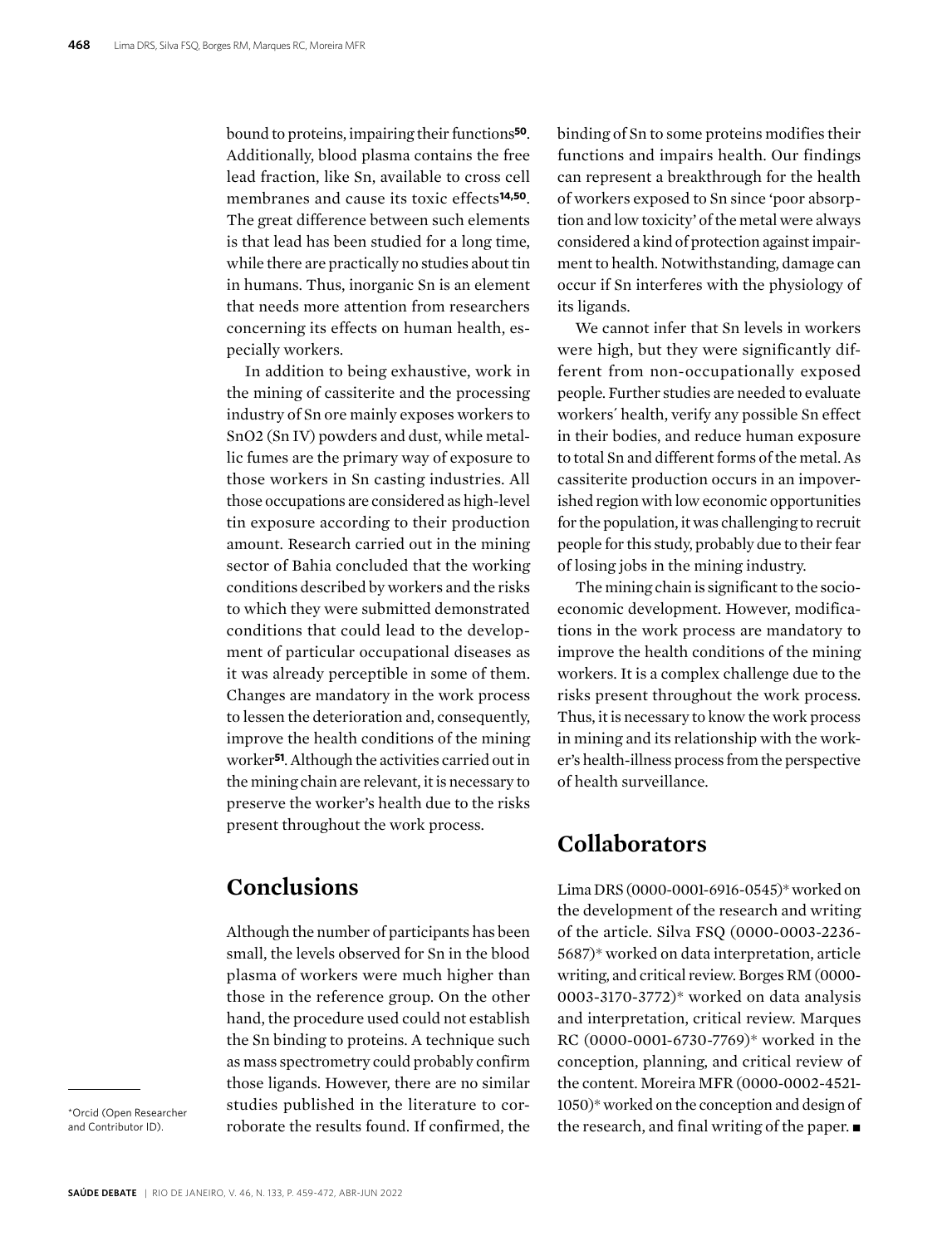#### **References**

- 1. Agostini M. Saúde do Trabalhador. In: Andrade A, Pinto SC, Oliveira RS, organizadores. Animais de Laboratório: criação e experimentação. Rio de Janeiro: Editora FIOCRUZ; 2002. p. 375-379. [access in 2020 May 8]. Available at: [http://books.scielo.org/id/sfwtj/](http://books.scielo.org/id/sfwtj/pdf/andrade-9788575413869-46.pdf) [pdf/andrade-9788575413869-46.pdf](http://books.scielo.org/id/sfwtj/pdf/andrade-9788575413869-46.pdf).
- 2. Silva DA, Hong O. Análise do cenário de saúde e segurança dos trabalhadores atuantes na atividade de mineração brasileira. Rev. Enferm. Atenção Saúde. 2017 [access in 2020 May 12]; 6(2):134-143. Available at: [http://seer.uftm.edu.br/revistaeletronica/in](http://seer.uftm.edu.br/revistaeletronica/index.php/enfer/article/view/1819)[dex.php/enfer/article/view/1819.](http://seer.uftm.edu.br/revistaeletronica/index.php/enfer/article/view/1819)
- 3. Cima F. Tin: Environmental pollution and health effects. In: Encyclopedia of Environmental Health. 2. ed. London: Elsevier; 2019. p. 65-75. [access in 2021 Jul 14]. Available at: [https://www.sciencedirect.com/](https://www.sciencedirect.com/science/article/pii/B9780124095489111984?via%3Dihub) [science/article/pii/B9780124095489111984?via%3D](https://www.sciencedirect.com/science/article/pii/B9780124095489111984?via%3Dihub) [ihub](https://www.sciencedirect.com/science/article/pii/B9780124095489111984?via%3Dihub).
- 4. World Health Organization (WHO). Tin and inorganic tin compounds - Concise International Chemical Assessment (CICAD) Document 65. Geneva: WHO; 2005 [access in 2020 Jun 9]. Available at: [https://www.](https://www.who.int/ipcs/publications/cicad/cicad_65_web_version.pdf?ua=1) [who.int/ipcs/publications/cicad/cicad\\_65\\_web\\_ver](https://www.who.int/ipcs/publications/cicad/cicad_65_web_version.pdf?ua=1)[sion.pdf?ua=1.](https://www.who.int/ipcs/publications/cicad/cicad_65_web_version.pdf?ua=1)
- 5. Ostrakhovitch EA, Cherian MG. Tin. In: Nordberg GF, Fowler BA, Nordberg M, Friberg LT, editors. Handbook on the Toxicology of Metals. 3. ed. California: Academic Press — Elsevier; 2007. p. 839-859.
- 6. United States of America. U.S. Department of Health and Human Services. Agency for Toxic Substances and Disease Registry. Toxicological Profile for Tin and Tin Compounds. U.S. Government Printing Office: Public Health Service; 2005. [access in 2021 May 22]. Available at: [https://www.atsdr.cdc.gov/](https://www.atsdr.cdc.gov/ToxProfiles/tp55.pdf) [ToxProfiles/tp55.pdf](https://www.atsdr.cdc.gov/ToxProfiles/tp55.pdf).
- 7. Damati A, Vlastos D, Philippopoulos AI, et al. Inorganic tin compounds do not induce micronuclei in human lymphocytes in the absence of metabolic ac-

tivation. Drug Chem. Toxicol. 2014; 37(2): 213-220.

- 8. Azevedo SV, Sobral A, Moreira MFR. Spatial pattern of the environmental exposure to tin in the vicinity of an alloy industry in Volta Redonda, Rio de Janeiro State, Brazil. Cad. Saúde Pública. 2019; 35(10):e00079818.
- 9. United States of America. U.S. Department of the Interior. U.S. Geological Survey. Tin Data Sheet - Mineral Commodity Summaries 2020. U.S. Geological Survey. 2020 [access in 2021 Jul 9]; 172-173. Available at: [https://pubs.usgs.gov/periodicals/mcs2020/](https://pubs.usgs.gov/periodicals/mcs2020/mcs2020.pdf) [mcs2020.pdf](https://pubs.usgs.gov/periodicals/mcs2020/mcs2020.pdf).
- 10. Governo do Estado de Rondônia. Superintendência Estadual de Comunicação. Minério de Estanho - É de Rondônia quase a metade da cassiterita do País. Governo do Estado de Rondônia. 2015. [access in 2020 May 25]. Available at: [http://www.rondonia.ro.gov.](http://www.rondonia.ro.gov.br/rondonia-produz-quase-a-metade-da-cassiterita-do-pais/) [br/rondonia-produz-quase-a-metade-da-cassiteri](http://www.rondonia.ro.gov.br/rondonia-produz-quase-a-metade-da-cassiterita-do-pais/)[ta-do-pais/.](http://www.rondonia.ro.gov.br/rondonia-produz-quase-a-metade-da-cassiterita-do-pais/)
- 11. Brasil. Ministério da Ciência, Tecnologia e Inovações, Centro de Tecnologia Mineral. Extração de cassiterita gera danos socioambientais em Ariquemes (RO). 2013. [access in 2020 May 17]. Available at: [http://verbetes.cetem.gov.br/verbetes/ExibeVer](http://verbetes.cetem.gov.br/verbetes/ExibeVerbete.aspx?verid=106)[bete.aspx?verid=106](http://verbetes.cetem.gov.br/verbetes/ExibeVerbete.aspx?verid=106).
- 12. Nery AA, Alves MS. A relação do processo saúde-doença e o trabalho na mineração. J. Health Sci. Inst. 2011; 29(4):269-271.
- 13. Dallalba P. Lavra e beneficiamento mineral de cassiterita em um garimpo no município de São Felix do Xingu-PA. [monograph]. Palmas: Centro Universitário Luterano de Palmas, Tocantins; 2015. [access in 2021 Mar 20]; 60 p. Available at: [https://ulbra-to.br/](https://ulbra-to.br/bibliotecadigital/publico/home/documento/205) [bibliotecadigital/publico/home/documento/205](https://ulbra-to.br/bibliotecadigital/publico/home/documento/205).
- 14. Moreira FR, Moreira JC. The significance of lead speciation analysis in blood plasma for health risk assessment. Quim. Nova. 2004; 27(2):251-260.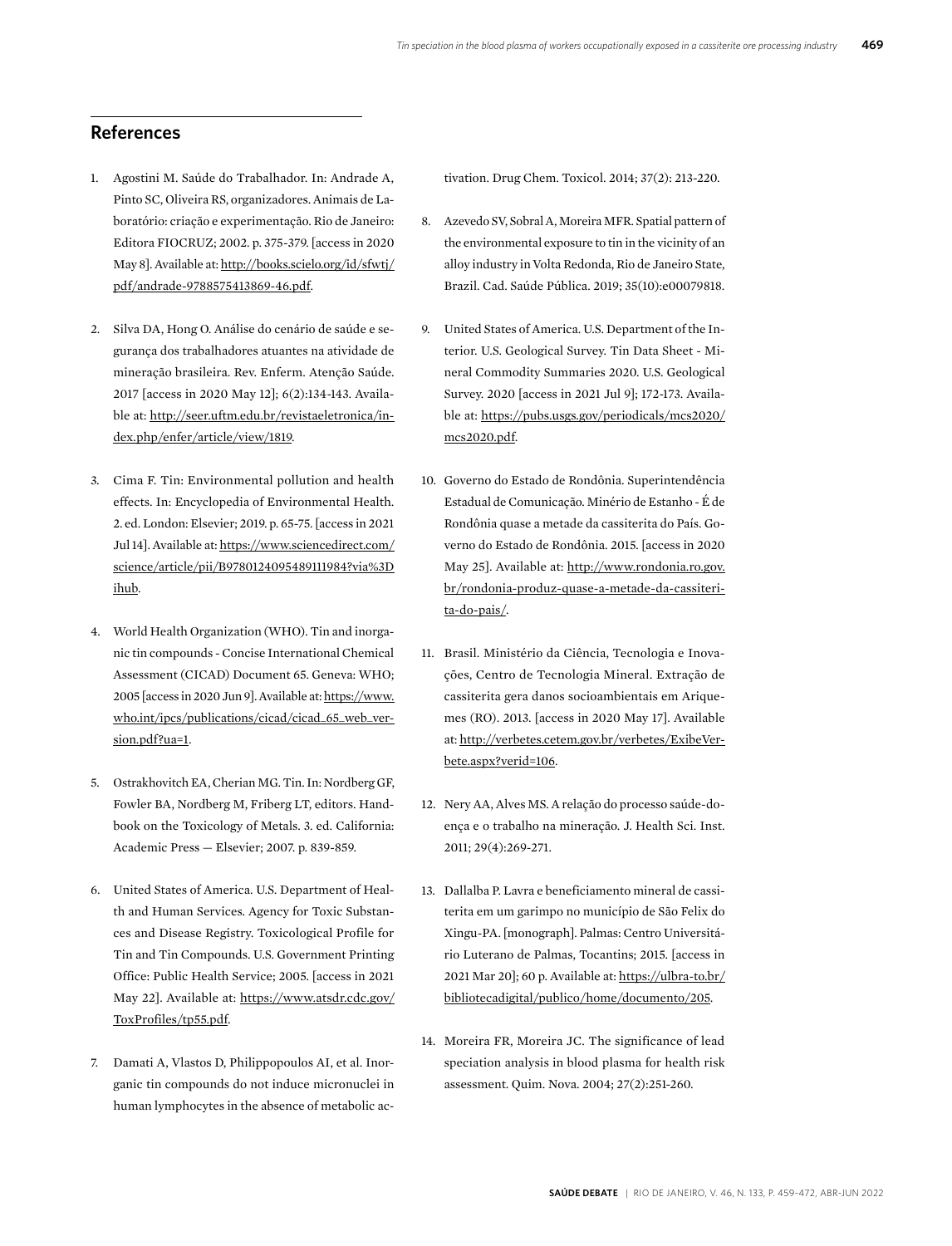- 15. Michalke B, Berthele A, Mistriotis P, et al. Manganese species from human serum, cerebrospinal fluid analyzed by size exclusion chromatography-, capillary electrophoresis coupled to inductively coupled plasma mass spectrometry. J. Trace Elem. Biol. 2007; 21(suppl1):4-9.
- 16. International Union for Pure and Applied Chemistry (IUPAC). Compendium of chemical terminology. Gold Book.Version 2.3.3. 2014. [access in 2020 May 17]. Available at: [https://goldbook.iupac.org/pdf/gol](https://goldbook.iupac.org/pdf/goldbook.pdf)[dbook.pdf.](https://goldbook.iupac.org/pdf/goldbook.pdf)
- 17. Xiao Q, Hu B, He M. Speciation of butyltin compounds in environmental and biological samples using headspace single drop microextraction coupled with gas chromatography-inductively coupled plasma mass spectrometry. J Chromatography A. 2008; 1211(1- 2):135-141.
- 18. Furdek M, Vahčič M, Ščančar J, et al. Organotin compounds in seawater and Mytilusgallo provincialis mussels along the Croatian Adriatic Coast. Mar. Pollut. Bull. 2012; 64(2):189-199.
- 19. Tzollas NM, Zachariadis GA, Rosenberg E. Speciation study of trialkyl-and triphenyl-tin by liquid chromatography using ion trap TOF tandem MS and atmospheric pressure chemical ionization. Curr. Anal. Chem. 2013; 9(2):279-287.
- 20. Alasonati E, Fabbri B, Fettig I, et al. Experimental design for TBT quantification by isotope dilution SPE– GC–ICP–MS under the European water framework directive. Talanta. 2015; (134):576-586.
- 21. Dressler VL, Goldschmidt F, Moreira CM, et al. As, Hg, I, Sb, Se and Sn speciation in body fluids and biological tissues using hyphenated-ICP-MS techniques: A review. Int. J. Mass Spectrom. 2011; 307(1-3):149- 162.
- 22. Cui Z, Zhang K, Zhou Q, et al. Determination of methyltin compounds in urine of occupationally exposed and general population by in situ ethylation and headspace SPME coupled with GC-FPD. Talanta. 2011; 85(2):1028-1033.
- 23. Levine KE, Young DJ, Afton SE, et al. Development, validation, and application of an ultra-performance liquid chromatography–sector field inductively coupled plasma mass spectrometry method for simultaneous determination of six organotin compounds in human serum. Talanta. 2015; (140):115-121.
- 24. Greening DW, Simpson RJ. A centrifugal ultrafiltration strategy for isolating the low-molecular weight (≤25 K) component of human plasma proteome. J. Proteomics. 2010; 73(3):637-648.
- 25. Instituto Brasileiro de Geografia e Estatística. Ariquemes. [access in 2021 Mar 20]. Available at: [https://ci](https://cidades.ibge.gov.br/brasil/ro/ariquemes/panorama)[dades.ibge.gov.br/brasil/ro/ariquemes/panorama.](https://cidades.ibge.gov.br/brasil/ro/ariquemes/panorama)
- 26. United Nations Development Programme. Human Development Reports. Brazil - Human Development Indicators. UNDP. 2020. [access in 2021 Jul 9]. Available at: [http://hdr.undp.org/en/countries/profiles/](http://hdr.undp.org/en/countries/profiles/BRA) [BRA.](http://hdr.undp.org/en/countries/profiles/BRA)
- 27. Laemmli UK. Cleavage of structural proteins during the assembly of the head of bacteriophage T 4. Nature. 1970; 227:680.
- 28. Pomazal K, Prohaska C, Steffan I, et al. Determination of Cu, Fe, Mn, and Zn in blood fractions by SEC- -HPLC-ICP-AES coupling. Analyst. 1999; 124(5):657- 663.
- 29. Veiga M, Bohrer D, Noremberg S, et al. Evidence for aluminum-binding erythropoietin by size-exclusion chromatography coupled to electrothermal absorption atomic spectrometry. J. Inorg. Biochem. 2011; 105(11):1500-1504.
- 30. Brasil. Ministério da Economia, Secretaria Especial de Previdência e Trabalho. Norma Regulamentadora nº 07 - Programa de Controle Médico de Saúde Ocupacional. [access in 2021 Jun 10]. Available at: [http://](http://www.in.gov.br/en/web/dou/-/portaria-n-6.734-de-9-de-marco-de-2020-247886194) [www.in.gov.br/en/web/dou/-/portaria-n-6.734-de-9-](http://www.in.gov.br/en/web/dou/-/portaria-n-6.734-de-9-de-marco-de-2020-247886194) [-de-marco-de-2020-247886194](http://www.in.gov.br/en/web/dou/-/portaria-n-6.734-de-9-de-marco-de-2020-247886194).
- 31. American Conference of Industrial Hygienists (AC-GIH). TLVs® e BEIs®. São Paulo: ABHO; 2019.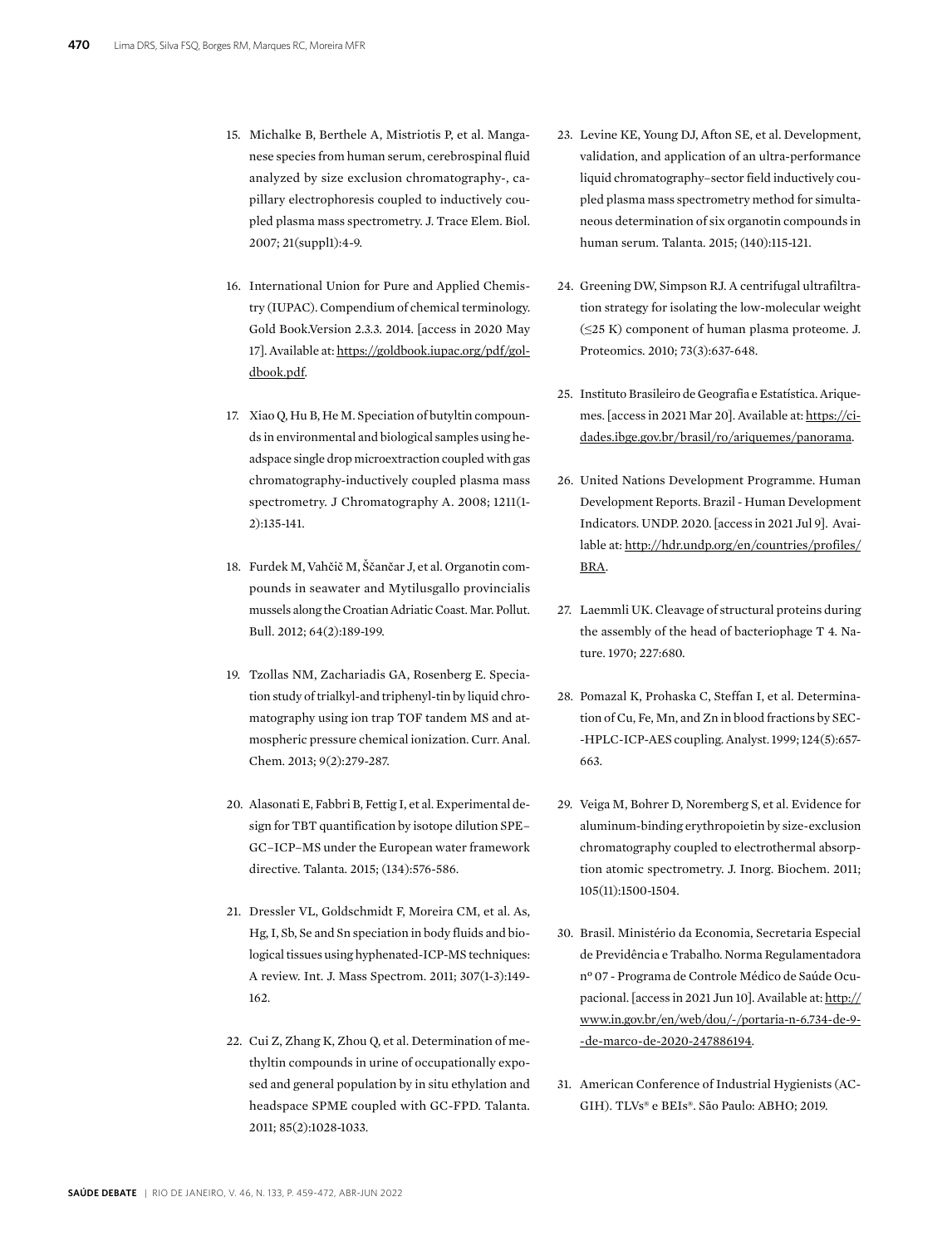- 32. German Research Foundation. List of MAK and BAT Values - Maximum Concentrations and Biological Tolerance Values at the Workplace. Permanent Senate Commission for the Investigation of Health Hazards of Chemical Compounds in the Work Area. Weinheim: Wiley-VCH Verlag GmbH & Co; 2019.
- 33. Gerhardsson L, Lundh T, Minthon L, et al. Metal Concentrations in Plasma and Cerebrospinal Fluid in Patients with Alzheimer's Disease. Dement Geriatr. Cogn. Disord. 2008; 25(6):508-515.
- 34. Greenough C, Jenkins RE, Kitteringham NR, et al. A method for the rapid depletion of albumin and immunoglobulin from human plasma. Proteomics. 2004; 4(10):3107-3111.
- 35. Al-Harthi S, Lachowicz JI, Nowakowski ME, et al. Towards the functional high-resolution coordination chemistry of blood plasma human serum albumin. J. Inorg. Biochem. 2019 [access in 2020 Jun 22]; (198):110716. Available at: [https://reader.elsevier.com/](https://reader.elsevier.com/reader/sd/pii/S0162013419301734?token=CB354C9ADC8BC4383195D839A5D7F810C6B2B8DEE4547C80290B5F2D7BD097EF3C1BB684CCA70A3ABE05D69BA6277636) [reader/sd/pii/S0162013419301734?token=CB354C9](https://reader.elsevier.com/reader/sd/pii/S0162013419301734?token=CB354C9ADC8BC4383195D839A5D7F810C6B2B8DEE4547C80290B5F2D7BD097EF3C1BB684CCA70A3ABE05D69BA6277636) [ADC8BC4383195D839A5D7F810C6B2B8DEE4547C](https://reader.elsevier.com/reader/sd/pii/S0162013419301734?token=CB354C9ADC8BC4383195D839A5D7F810C6B2B8DEE4547C80290B5F2D7BD097EF3C1BB684CCA70A3ABE05D69BA6277636) [80290B5F2D7BD097EF3C1BB684CCA70A3ABE05](https://reader.elsevier.com/reader/sd/pii/S0162013419301734?token=CB354C9ADC8BC4383195D839A5D7F810C6B2B8DEE4547C80290B5F2D7BD097EF3C1BB684CCA70A3ABE05D69BA6277636) [D69BA6277636](https://reader.elsevier.com/reader/sd/pii/S0162013419301734?token=CB354C9ADC8BC4383195D839A5D7F810C6B2B8DEE4547C80290B5F2D7BD097EF3C1BB684CCA70A3ABE05D69BA6277636).
- 36. Saha A, Yakovlev VV. Structural changes of human serum albumin in response to a low concentration of heavy ions. J. Biophotonics. 2010; 3(10-11):670-677.
- 37. Bal W, Sokołowska M, Kurowska E, et al. Binding of Transition Metal Ions to Albumin: Sites, Affinities and Rates. Biochim. Biophys. Acta. 2013; 1830(12):5444- 5455.
- 38. Martínez AC, Mon MA. O sistema imunológico (I): Conceitos gerais, adaptação ao exercício físico e implicações clínicas. Rev. Bras. Med. Esporte. 1999 [access in 2020 Jun 17]; 5(3):120-125. Available at: [ht](https://www.scielo.br/pdf/rbme/v5n3/10.pdf)[tps://www.scielo.br/pdf/rbme/v5n3/10.pdf.](https://www.scielo.br/pdf/rbme/v5n3/10.pdf)
- 39. Mores L, Honório-França AC, França EL, et al. Imunotoxidade decorrente da exposição a metais pesados: breve revisão. Rev. Panorâmica On-Line. 2015 [access in 2020 jun 20]; (19):70-79. Available at: file:///C:/Users/ COMPUTADOR/Downloads/636-2015-1-SM.pdf.
- 40. Sekovanić A, Jurasović J, Piasek M. Metallothionein 2A gene polymorphisms in relation to diseases and trace element levels in humans. Arh. Hig. Rada Toksikol. 2020; (71):27-47.
- 41. Nath M, Pokharia S, Yadav R. Organotin (IV) complexes of amino acids and peptides. Coord. Chem. Rev. 2001; 215(1):99-149.
- 42. Pellerito C, Nagy L, Pellerito L, et al. Biological activity studies on organotin (IV)n+ complexes and parent compounds. J. Organomet. Chem. 2006; 691(8):1733- 1747.
- 43. Wang S, Cao J, Jia W, et al. Single molecule observation of hard–soft-acid–base (HSAB) interaction in engineered Mycobacterium smegmatis porin A (MspA) nanopores. Chem. Sci. 2020 [access in 2020 Jun 12]; (11):879. Available at: [https://pubs.rsc.org/](https://pubs.rsc.org/en/content/articlepdf/2020/sc/c9sc05260g) [en/content/articlepdf/2020/sc/c9sc05260g](https://pubs.rsc.org/en/content/articlepdf/2020/sc/c9sc05260g).
- 44. Lehmler HJ, Gadogbe M, Liu B, et al. Environmental Tin Exposure in a Nationally Representative Sample of U.S. Adults and Children: The National Health and Nutrition Examination Survey 2011–2014. Environ. Pollut. 2018 [access in 2021 jun 17]; 240:599-606. Available at: [https://www.ncbi.nlm.nih.gov/pmc/ar](https://www.ncbi.nlm.nih.gov/pmc/articles/PMC6082152/pdf/nihms967664.pdf)[ticles/PMC6082152/pdf/nihms967664.pdf](https://www.ncbi.nlm.nih.gov/pmc/articles/PMC6082152/pdf/nihms967664.pdf).
- 45. Feng W, Cui X, Liu B, et al. Association of urinary metal profiles with altered glucose levels and diabetes risk: a population-based study in China. PLos One. 2015; 10(4):e0123742.
- 46. Liu B, Feng W, Wang J, et al. Association of urinary metals levels with type 2 diabetes risk in coke oven workers. Environ. Pollut. 2016; (210):1-8.
- 47. Levine S, Saltzman A. Metallic Tin Is an Adjuvant for Anaphylaxis in Rats. Biol. Trace Elem. Res. 2004; (98):275-277.
- 48. Maia DJ, Bianchi JCA. Química Geral Fundamentos. Reino Unido: Pearson; 2013.
- 49. United States of America. U.S. Department of Health and Human Services. Agency for Toxic Substan-